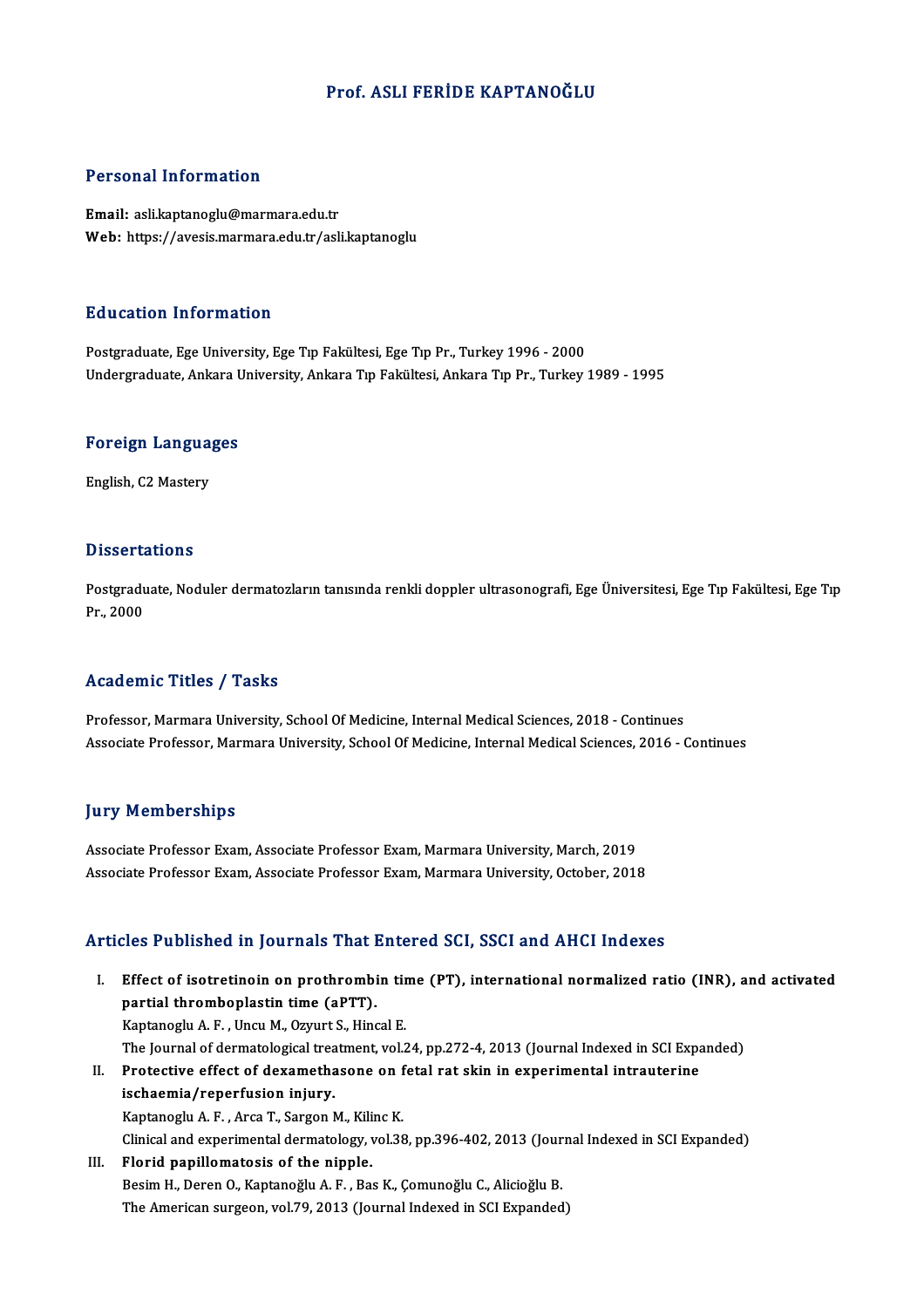| IV.   | Knowledge, attitudes and behaviour towards sexually transmitted diseases in Turkish Cypriot              |
|-------|----------------------------------------------------------------------------------------------------------|
|       | adolescents.                                                                                             |
|       | Kaptanoğlu A.F., Süer K., Diktaş H., Hinçal E.                                                           |
|       | Central European journal of public health, vol.21, pp.54-8, 2013 (Journal Indexed in SCI Expanded)       |
| V.    | Magnesium sulfate protects fetal skin from intrauterine ischemia reperfusion injury.                     |
|       | Kaptanoglu A. F., Arca T., Kilinc K.                                                                     |
|       | Archives of dermatological research, vol.304, pp.529-32, 2012 (Journal Indexed in SCI Expanded)          |
| VI.   | Plantar pitted keratolysis: a study from non-risk groups.                                                |
|       | Kaptanoglu A. F., Yuksel O., Ozyurt S.                                                                   |
|       | Dermatology reports, vol.4, 2012 (Journal Indexed in SCI Expanded)                                       |
| VII.  | Effect of intrauterine ischaemia-reperfusion injury on rat skin.                                         |
|       | Kaptanoglu A. F., Solaroglu A., Okutan E., Kilinc K.                                                     |
|       | Clinical and experimental dermatology, vol.35, pp.186-9, 2010 (Journal Indexed in SCI Expanded)          |
| VIII. | Managing the blue man: multiple traumas involving a paint-carrying truck.                                |
|       | Kaptanoglu A. F., Koyuncu N., Tayanc E., Karcioglu O.                                                    |
|       | The Mount Sinai journal of medicine, New York, vol.73, pp.1052-4, 2006 (Journal Indexed in SCI Expanded) |
| IX.   | Aspirin-induced unilateral angioedema of the tongue.                                                     |
|       | Kaptanoglu A. F., Aytas H.                                                                               |
|       | Journal of the European Academy of Dermatology and Venereology : JEADV, vol.20, pp.617-8, 2006 (Journal  |
|       | Indexed in SCI Expanded)                                                                                 |
| Х.    | Keratoacanthoma developing in previous cryotherapy site for solar keratosis.                             |
|       | Kaptanoglu A. F., Kutluay L.                                                                             |
|       | Journal of the European Academy of Dermatology and Venereology : JEADV, vol.20, pp.197-8, 2006 (Journal  |
|       | Indexed in SCI Expanded)                                                                                 |
| XI.   | Treatment of severe acne in Familial Mediterranean Fever.                                                |
|       | Kaptanoglu A F., Karademir A.                                                                            |
|       | Journal of the European Academy of Dermatology and Venereology : JEADV, vol.20, pp.100-1, 2006 (Journal  |
|       | Indexed in SCI Expanded)                                                                                 |
|       | XII. Ichthyosiform eruption associated with lamivudine in a patient with chronic hepatitis-B infection   |
|       | KAPTANOĞLU A.F., Kutluay L.                                                                              |
|       | INTERNATIONAL JOURNAL OF CLINICAL PRACTICE, vol.59, no.10, pp.1237-1238, 2005 (Journal Indexed in SCI)   |
| XIII. | Symmetrical melanonychia of the thumbnails associated with PUVA in psoriasis.                            |
|       | Kaptanoglu A F., Oskay T.                                                                                |
|       | The Journal of dermatology, vol.31, pp.148-50, 2004 (Journal Indexed in SCI Expanded)                    |
| XIV.  | Ultraviolet B treatment for pruritus in Hodgkin's lymphoma.                                              |
|       | Kaptanoglu A. F., Oskay T.                                                                               |
|       | Journal of the European Academy of Dermatology and Venereology : JEADV, vol.17, pp.489-90, 2003 (Journal |
|       | Indexed in SCI Expanded)                                                                                 |
| XV.   | Autoimmune progesterone dermatitis                                                                       |
|       | oskay t., kutluay l., KAPTANOĞLU A. F., karabacak o.                                                     |
|       | european journal of dermatology, vol.12, pp.589-91, 2002 (Journal Indexed in SCI)                        |
|       |                                                                                                          |

### Articles Published in Other Journals

- Tricles Published in Other Journals<br>I. Ancient to Recent Skin Care in Turkish Cypriots:Bitter-Orange Blossom Water XIII I USHBHIGU III OTHER JOURNAL.<br>Ancient to Recent Skin Care in Tur<br>KAPTANOĞLU A. F. , ÖZKUM D., ADA E. Ancient to Recent Skin Care in Turkish Cypriots:Bitter-Orange Blossom Water<br>KAPTANOĞLU A. F. , ÖZKUM D., ADA E.<br>Journal of the Turkish Academy of Dermatology, vol.6, no.1, 2012 (Other Refereed National Journals)<br>Dopilatory KAPTANOĞLU A. F. , ÖZKUM D., ADA E.<br>Journal of the Turkish Academy of Dermatology, vol.6, no.1, 2012 (Other Refereed National Depilatory cream vs. shaving: does it influence recurrences of genital warts?<br>Kantapesiy A. F. D
- Journal of the Turkish Acad<br>Depilatory cream vs. sh:<br>Kaptanoglu A. F. , Duruk N.<br>Dormatalogu nursing vol 1 II. Depilatory cream vs. shaving: does it influence recurrences of genital warts?<br>Kaptanoglu A. F., Duruk N.<br>Dermatology nursing, vol.17, pp.202-3, 2005 (Refereed Journals of Other Institutions)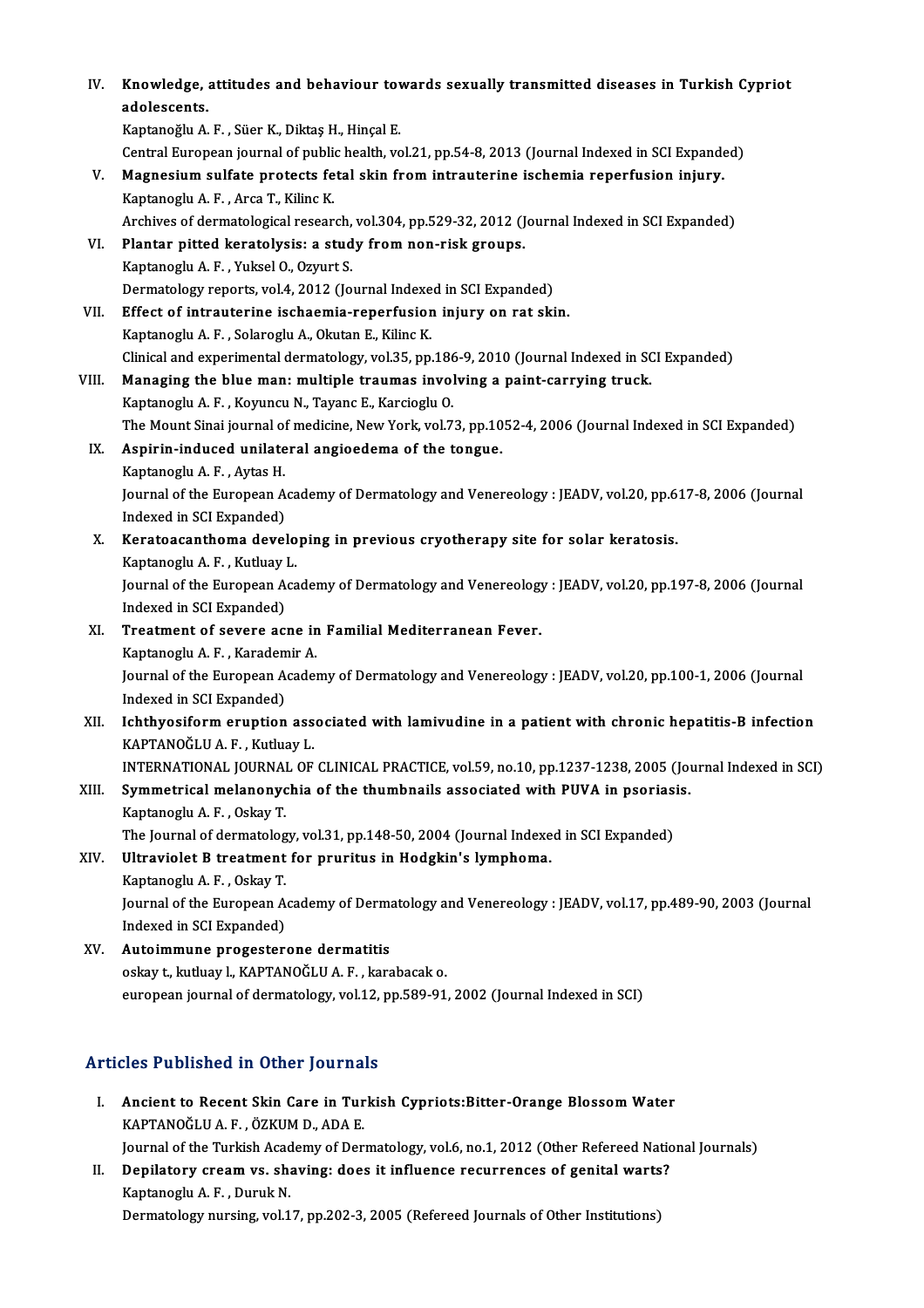# Books&Book Chapters

| <b>Books &amp; Book Chapters</b> |                                                                                                                                                                                   |
|----------------------------------|-----------------------------------------------------------------------------------------------------------------------------------------------------------------------------------|
| L.                               | <b>Acneiform Eruptions and Pregnancy</b><br>KAPTANOĞLU A.F., MULLAAZİZ D.<br>in: Acne and Acneiform Eruptions, Selda Pelin Kartal, Müzeyyen Gönül, Editor, InTech, pp.83-97, 2017 |
| П.                               | Urticaria and Angioedema Treatment                                                                                                                                                |
|                                  | Çalıkoğlu E.E., MULLAAZİZ D., KAPTANOĞLU A.F.                                                                                                                                     |
|                                  | in: A Comprehensive Review of Urticaria and Angioedema, Selda Pelin Kartal and Zekayi Kutlubay, Editor, InTech,<br>pp 93103, 2017                                                 |
|                                  | Refereed Congress / Symposium Publications in Proceedings                                                                                                                         |
| L.                               | Eruptif Vellüs Kıl Kisti: Nadir bir Olgu                                                                                                                                          |
|                                  | AKIN ÇAKICI Ö., CÖMERT E., ÖZGEN Z., KAPTANOĞLU A. F., KESKİN B., CİNEL Z. L.                                                                                                     |
|                                  | Ulusal Dermatoloji Kongresi, Turkey, 24 - 28 September 2019                                                                                                                       |
| П.                               | Lazer Epilasyon                                                                                                                                                                   |
|                                  | KAPTANOĞLU A F                                                                                                                                                                    |
|                                  | 27 Ulusal Dermatoloji Kongresi, Turkey, 16 - 20 October 2018                                                                                                                      |
| III.                             | Tanı ve tedavide fiziksel modaliteler: Ultrason                                                                                                                                   |
|                                  | KAPTANOĞLU A.F.                                                                                                                                                                   |
| IV.                              | 3. Ulusal Psoriasis Sempozyumu, Turkey, 29 March - 01 April 2018<br>Melatonin for Skin and Aging                                                                                  |
|                                  | KAPTANOĞLU A.F.                                                                                                                                                                   |
|                                  | 3. INDERCOS, Turkey, 14 March 2018 - 17 March 2019                                                                                                                                |
| V.                               | Hormonal treatment for intrinsic aging                                                                                                                                            |
|                                  | KAPTANOĞLU A F                                                                                                                                                                    |
|                                  | 3.INDERCOS 2018, Turkey, 14 - 17 March 2018                                                                                                                                       |
| VI.                              | Rozasede güncel medikal tedavi. 28 Eylül-1 Ekim 2017, Kuşadası, Aydın                                                                                                             |
|                                  | KAPTANOĞLU A F                                                                                                                                                                    |
|                                  | V.DOD Dermatoloji Gündemi, Aydın, Turkey, 28 September - 01 October 2017                                                                                                          |
| VII.                             | Vitiligo ile Yaşam.                                                                                                                                                               |
|                                  | KAPTANOĞLU A F                                                                                                                                                                    |
|                                  | Ege Dermatoloji Günleri 10-14 mayıs2017, Muğla, Turkey, 10 - 14 May 2017                                                                                                          |
| VIII.                            | Olgularla komplikasyon yönetimi. Lazer.                                                                                                                                           |
|                                  | KAPTANOĞLU A F                                                                                                                                                                    |
|                                  | IX.Uludağ Dermatokozmetoloji günleri. Uludağ, Bursa., Bursa, Turkey, 9 - 11 March 2017                                                                                            |
| IX.                              | Gebeliğe Özgü Dermatozlar<br>KAPTANOĞLU A.F.                                                                                                                                      |
|                                  | 26. Ulusal Dermatoloji Kongresi, Turkey, 19 - 23 October 2016                                                                                                                     |
| Х.                               | Cold preparations Use in Turkey: a Large Descriptive Study of SGK - Medula Database                                                                                               |
|                                  | Kalaca S., Dogukan M., Gok H., Gulmez S. E., Ozcan F., Donertas B., Kaptanoglu A., Yer M., Akici A.                                                                               |
|                                  | 13th Annual Meeting of the International-Society-of-Pharmacovigilance (ISoP) - The Renaissance of                                                                                 |
|                                  | Pharmacovigilance, Pisa, Italy, 1 - 04 October 2013, vol.36, pp.866                                                                                                               |
|                                  |                                                                                                                                                                                   |
|                                  |                                                                                                                                                                                   |

### Edit Congress and Symposium Activities

Ulusal Dermatoloji Kongresi, Working Group, Antalya, Turkey, 2019